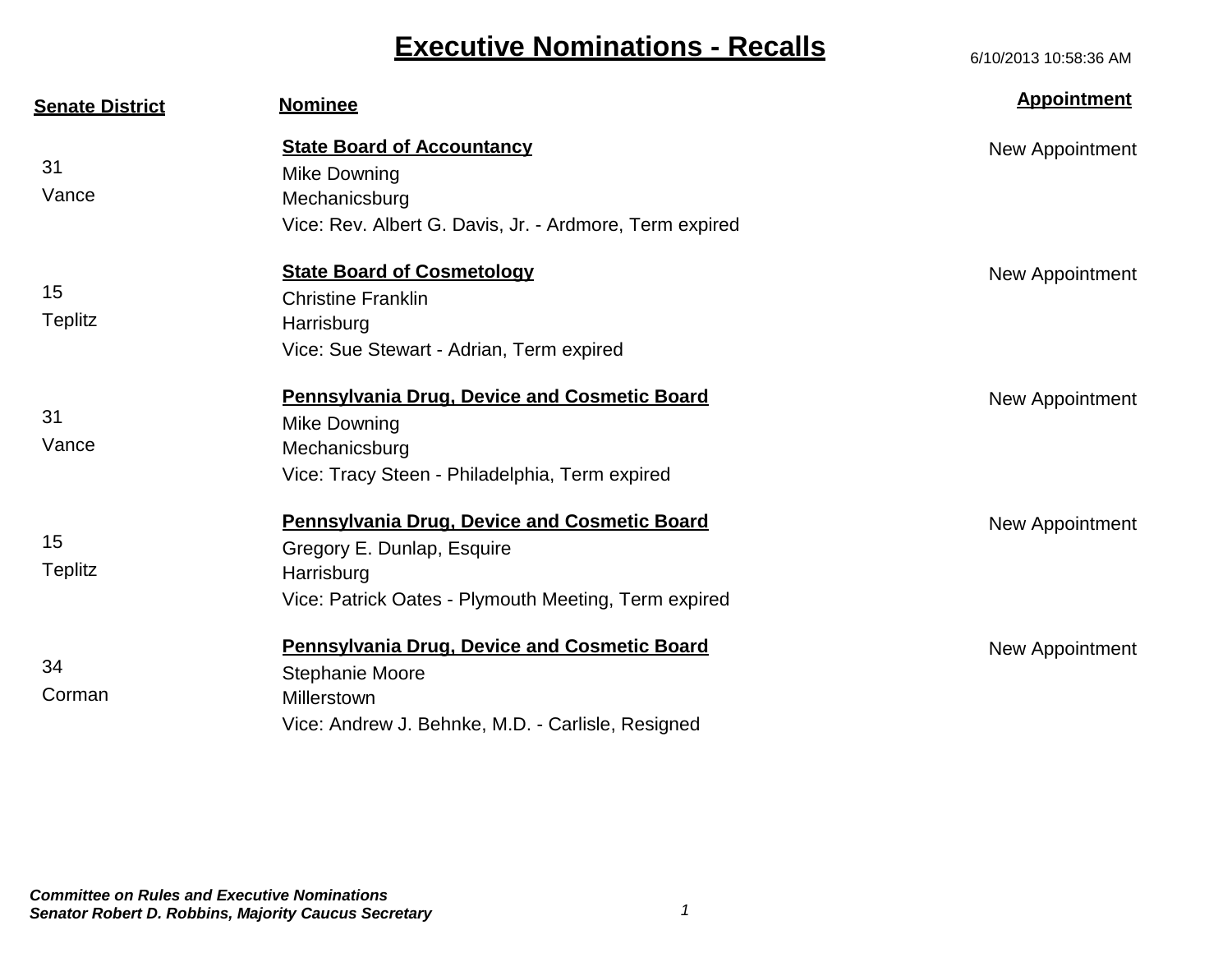| <b>Senate District</b> | <b>Nominee</b>                                      | <b>Appointment</b> |
|------------------------|-----------------------------------------------------|--------------------|
|                        | <b>Pennsylvania Drug, Device and Cosmetic Board</b> | New Appointment    |
| 48                     | <b>Bryan Troop</b>                                  |                    |
| Folmer                 | Elizabethtown                                       |                    |
|                        | Vice: Kimberly Gray - Mechanicsburg, Term expired   |                    |
|                        | <b>State Board of Education</b>                     | New Appointment    |
| 31                     | Mike Downing                                        |                    |
| Vance                  | Mechanicsburg                                       |                    |
|                        | Vice: Francine G. McNairy - Millersville, Resigned  |                    |
|                        | <b>Pennsylvania Energy Development Authority</b>    | New Appointment    |
| 31                     | Mike Downing                                        |                    |
| Vance                  | Mechanicsburg                                       |                    |
|                        | Vice: Robert G. Sanders - Philadelphia, Resigned    |                    |
|                        | <b>Pennsylvania Human Relations Commission</b>      | New Appointment    |
| 31                     | Mike Downing                                        |                    |
| Vance                  | Mechanicsburg                                       |                    |
|                        | Vice: Ismael Arcelay - Bethlehem, Resigned          |                    |
|                        | Judge, Court of Common Pleas, Delaware County       | New Appointment    |
| 15                     | Gregory E. Dunlap, Esquire                          |                    |
| <b>Teplitz</b>         | Harrisburg                                          |                    |
|                        | Vice: Hon. Joseph P. Cronin, Jr. -, Resigned        |                    |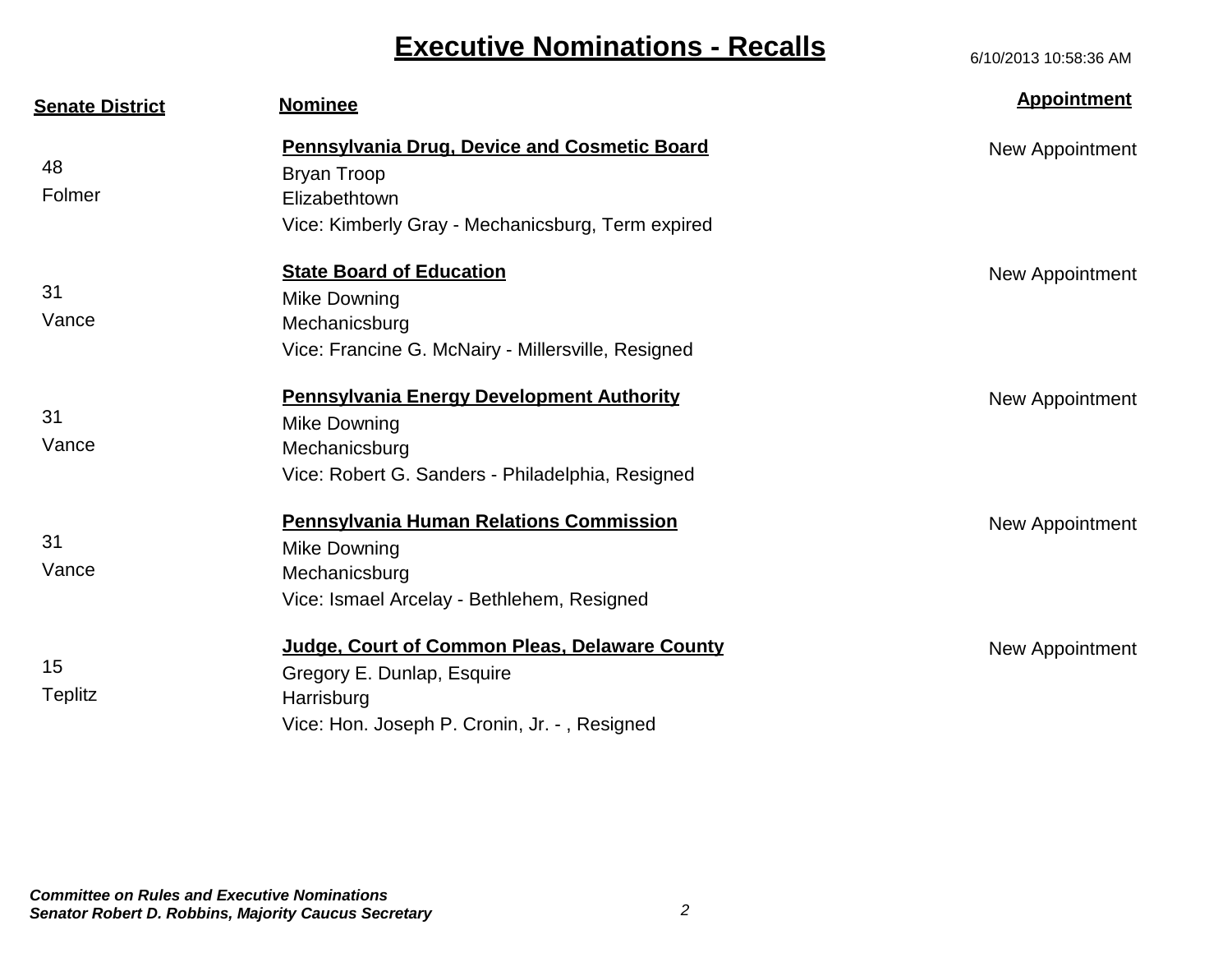| <b>Senate District</b> | <b>Nominee</b>                                                                                                                        | <b>Appointment</b> |
|------------------------|---------------------------------------------------------------------------------------------------------------------------------------|--------------------|
| 15<br><b>Teplitz</b>   | Judge, Court of Common Pleas, Erie County<br>Gregory E. Dunlap, Esquire<br>Harrisburg<br>Vice: Hon. Michael E. Dunlavey -, Resigned   | New Appointment    |
| 15<br><b>Teplitz</b>   | Judge, Court of Common Pleas, Fayette County<br>Gregory E. Dunlap, Esquire<br>Harrisburg<br>Vice: Hon. Ralph C. Warman -, Resigned    | New Appointment    |
| 15<br><b>Teplitz</b>   | Judge, Court of Common Pleas, Montgomery County<br>Gregory E. Dunlap, Esquire<br>Harrisburg<br>Vice: Hon. Richard Hodgson -, Deceased | New Appointment    |
| 15<br><b>Teplitz</b>   | Judge, Court of Common Pleas, Philadelphia County<br>Gregory E. Dunlap, Esquire<br>Harrisburg<br>Vice: Hon. Adam Beloff -, Deceased   | New Appointment    |
| 31<br>Vance            | Judge, Philadelphia Traffic Court<br>Mike Downing<br>Mechanicsburg<br>Vice: Hon. Earlene Green -, Resigned                            | New Appointment    |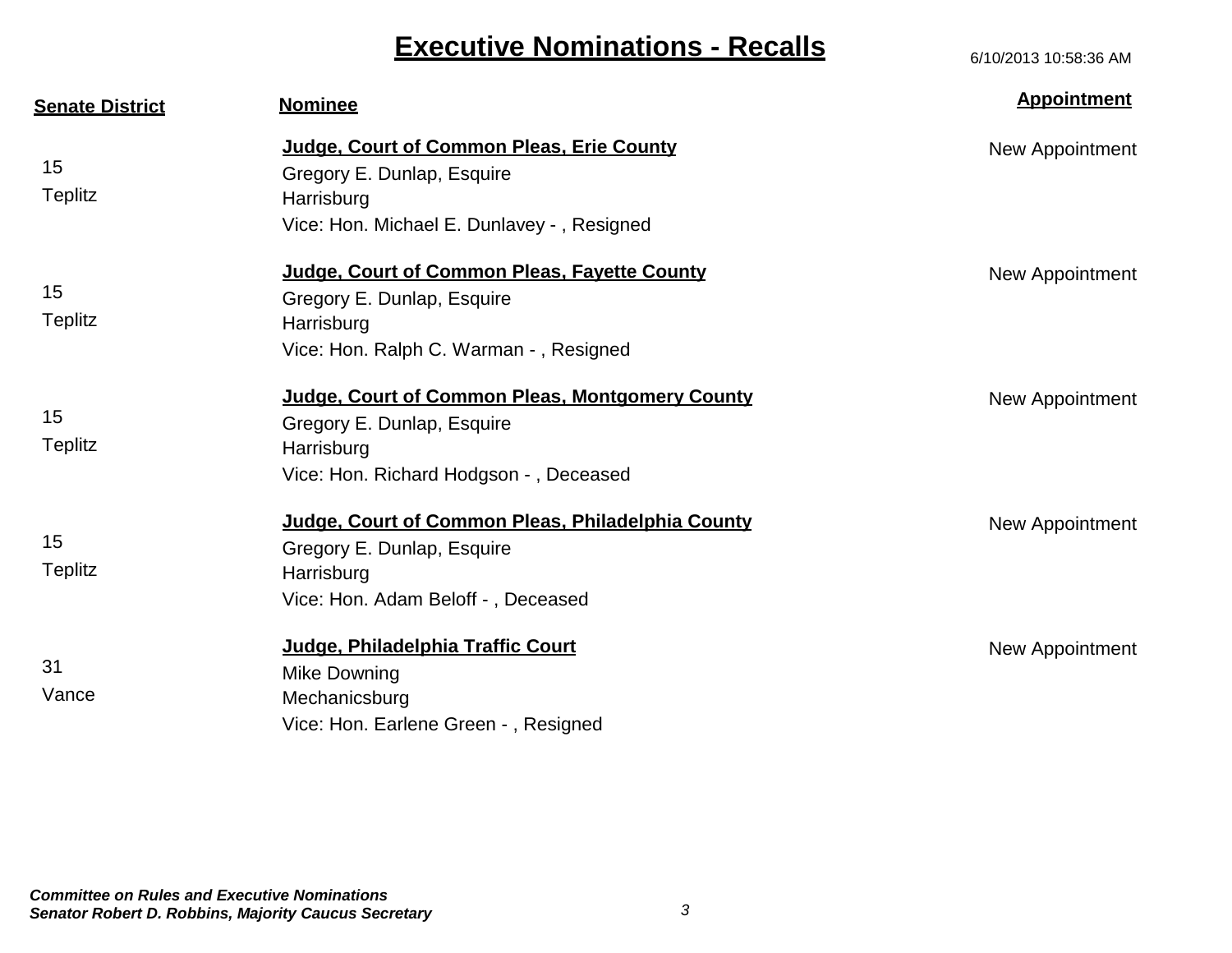| <b>Senate District</b> | <b>Nominee</b>                                                                                                                                   | <b>Appointment</b> |
|------------------------|--------------------------------------------------------------------------------------------------------------------------------------------------|--------------------|
| 48<br>Folmer           | Judge, Philadelphia Traffic Court<br><b>Bryan Troop</b>                                                                                          | New Appointment    |
|                        | Elizabethtown<br>Vice: Hon. Thomasine Tynes -, Resigned                                                                                          |                    |
| 15<br>Teplitz          | Judge, Court of Common Pleas, Washington County<br>Gregory E. Dunlap, Esquire<br>Harrisburg<br>Vice: Hon. Paul Pozonsky - , Resigned             | New Appointment    |
| 31<br>Vance            | <b>State Board of Landscape Architects</b><br>Mike Downing<br>Mechanicsburg<br>Vice: James Barnes - York, Term expired                           | New Appointment    |
| 31<br>Vance            | Pennsylvania Liquor Control Board<br>Mike Downing<br>Mechanicsburg<br>Vice: Patrick Stapleton - Malvern, Resigned                                | New Appointment    |
| 34<br>Corman           | <b>Municipal Police Officers' Education and Training Commission</b><br>Stephanie Moore<br>Millerstown<br>Vice: Ray Morrow - Pittsburgh, Resigned | New Appointment    |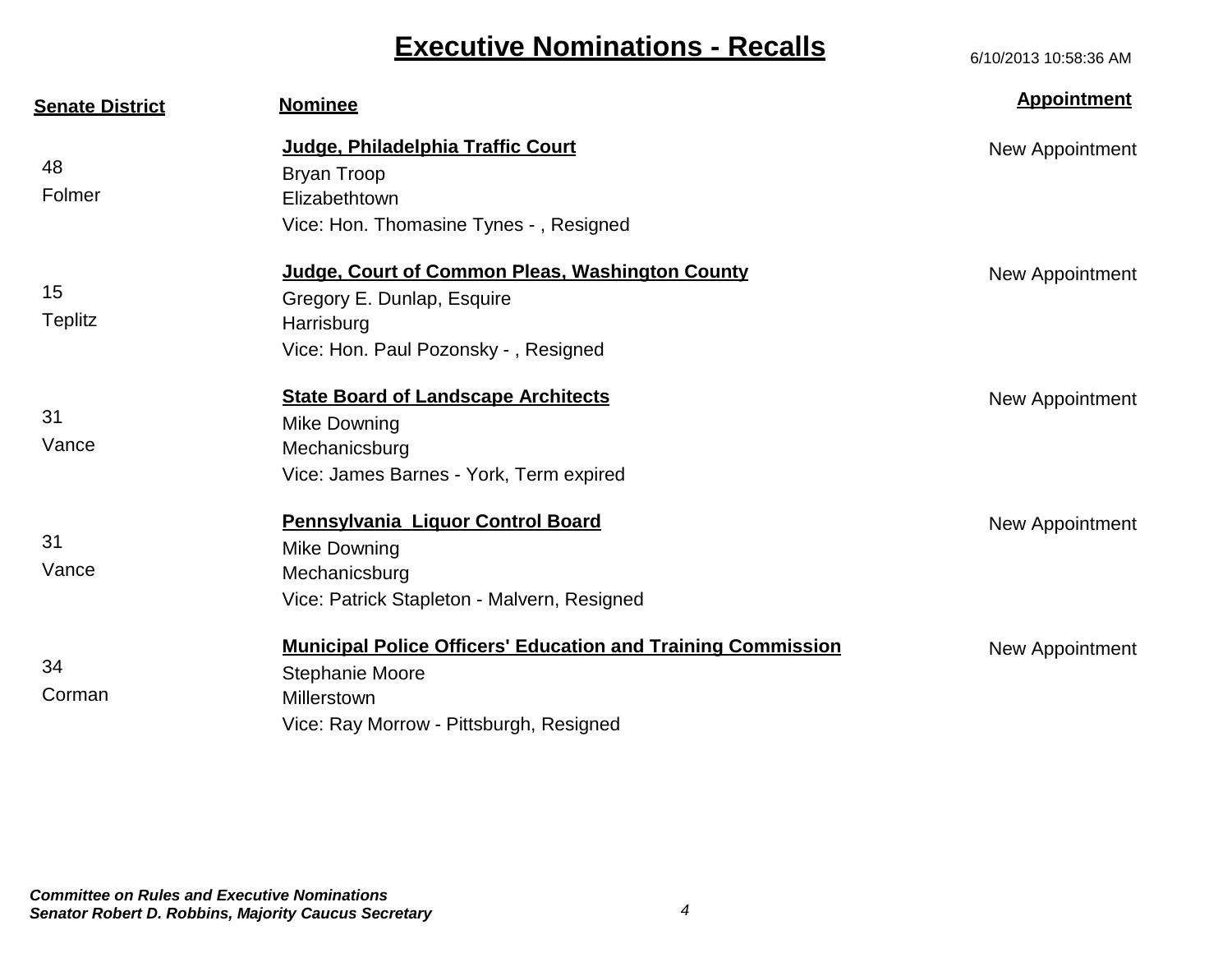| <b>Senate District</b> | <b>Nominee</b>                                                        | <b>Appointment</b> |
|------------------------|-----------------------------------------------------------------------|--------------------|
|                        | <b>State Planning Board</b>                                           | New Appointment    |
| 31                     | Mike Downing                                                          |                    |
| Vance                  | Mechanicsburg                                                         |                    |
|                        | Vice: Hon. Donna R. Hartle - Lucinda, Resigned                        |                    |
|                        | <b>Prothonotary, Clerk of Courts and Clerk of Orphans' Court, Col</b> | New Appointment    |
| 34                     | <b>Stephanie Moore</b>                                                |                    |
| Corman                 | Millerstown                                                           |                    |
|                        | Vice: Hon. Tami B. Kline -, Resigned                                  |                    |
|                        | <b>Prothonotary, Fayette County</b>                                   | New Appointment    |
| 48                     | <b>Bryan Troop</b>                                                    |                    |
| Folmer                 | Elizabethtown                                                         |                    |
|                        | Vice: Hon. Lance Winterhalter -, Resigned                             |                    |
|                        | <b>Council of Trustees of Slippery Rock University</b>                | New Appointment    |
| 48                     | <b>Bryan Troop</b>                                                    |                    |
| Folmer                 | Elizabethtown                                                         |                    |
|                        | Vice: John Thornburgh - Wexford, Resigned                             |                    |
|                        | <b>Board of Trustees of South Mountain Restoration Center</b>         | New Appointment    |
| 34                     | <b>Stephanie Moore</b>                                                |                    |
| Corman                 | Millerstown                                                           |                    |
|                        | Vice: M. Lee Hartzok - Chambersburg, Resigned                         |                    |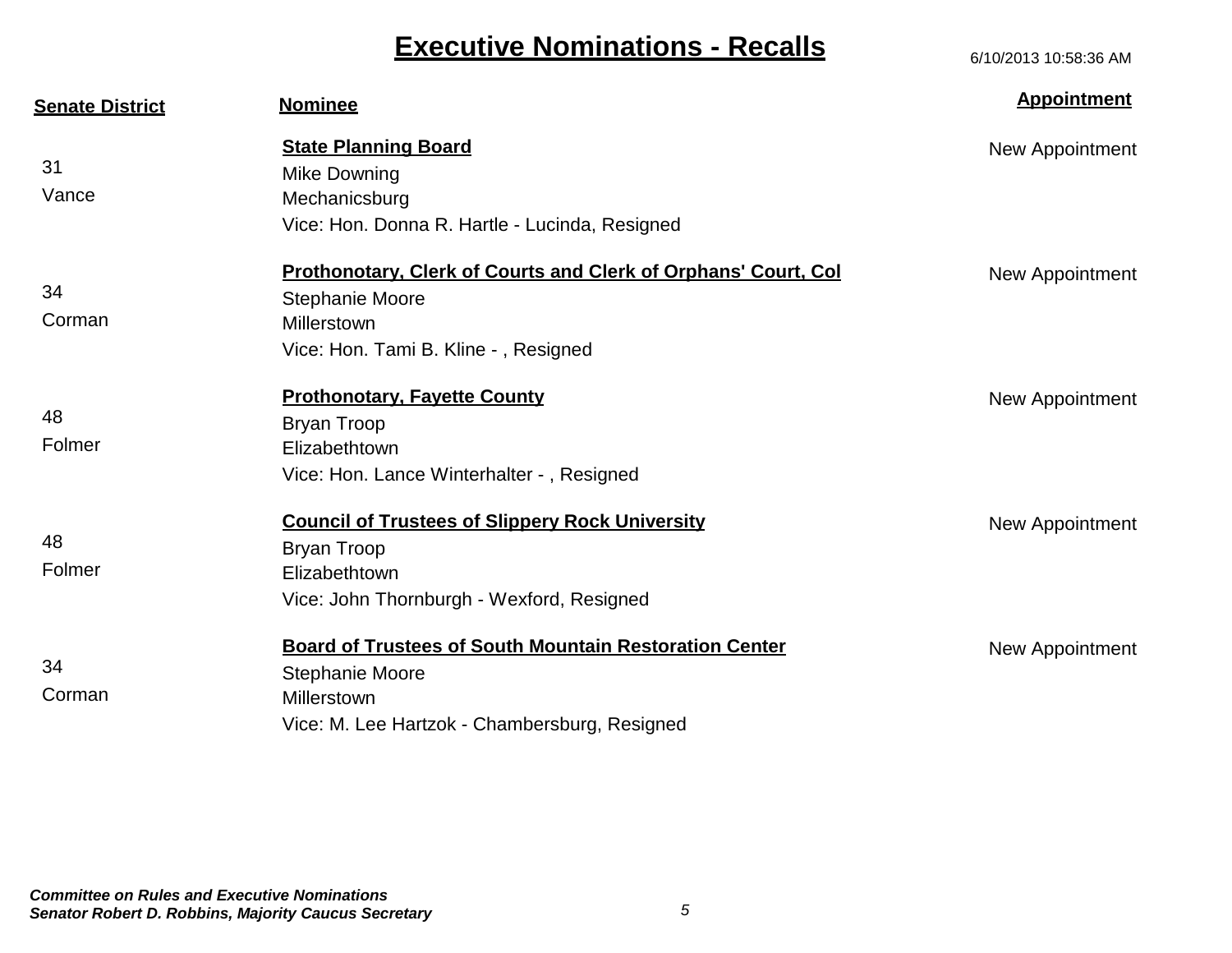| <b>Senate District</b> | <b>Nominee</b>                                                    | <b>Appointment</b> |
|------------------------|-------------------------------------------------------------------|--------------------|
|                        | <b>Board of Trustees of South Mountain Restoration Center</b>     | New Appointment    |
| 48                     | <b>Bryan Troop</b>                                                |                    |
| Folmer                 | Elizabethtown                                                     |                    |
|                        | Vice: Mitzi C. Smith - Mont Alto, Resigned                        |                    |
|                        | <b>Treasurer, McKean County</b>                                   | New Appointment    |
| 31                     | Mike Downing                                                      |                    |
| Vance                  | Mechanicsburg                                                     |                    |
|                        | Vice: Hon. Nancy Evans -, Resigned                                |                    |
|                        | <b>Board of Trustees of Warren State Hospital</b>                 | New Appointment    |
| 48                     | <b>Bryan Troop</b>                                                |                    |
| Folmer                 | Elizabethtown                                                     |                    |
|                        | Vice: Steven D. Mitchell - Corry, Deceased                        |                    |
|                        | <b>Board of Trustees of the Western Youth Development Centers</b> | New Appointment    |
| 31                     | Mike Downing                                                      |                    |
| Vance                  | Mechanicsburg                                                     |                    |
|                        | Vice: Joseph Fragle - Sharon, Resigned                            |                    |
|                        | <b>Board of Trustees of the Western Youth Development Centers</b> | New Appointment    |
| 15                     | Gregory E. Dunlap, Esquire                                        |                    |
| <b>Teplitz</b>         | Harrisburg                                                        |                    |
|                        | Vice: Hon. Gerald J. LaValle - Rochester, Resigned                |                    |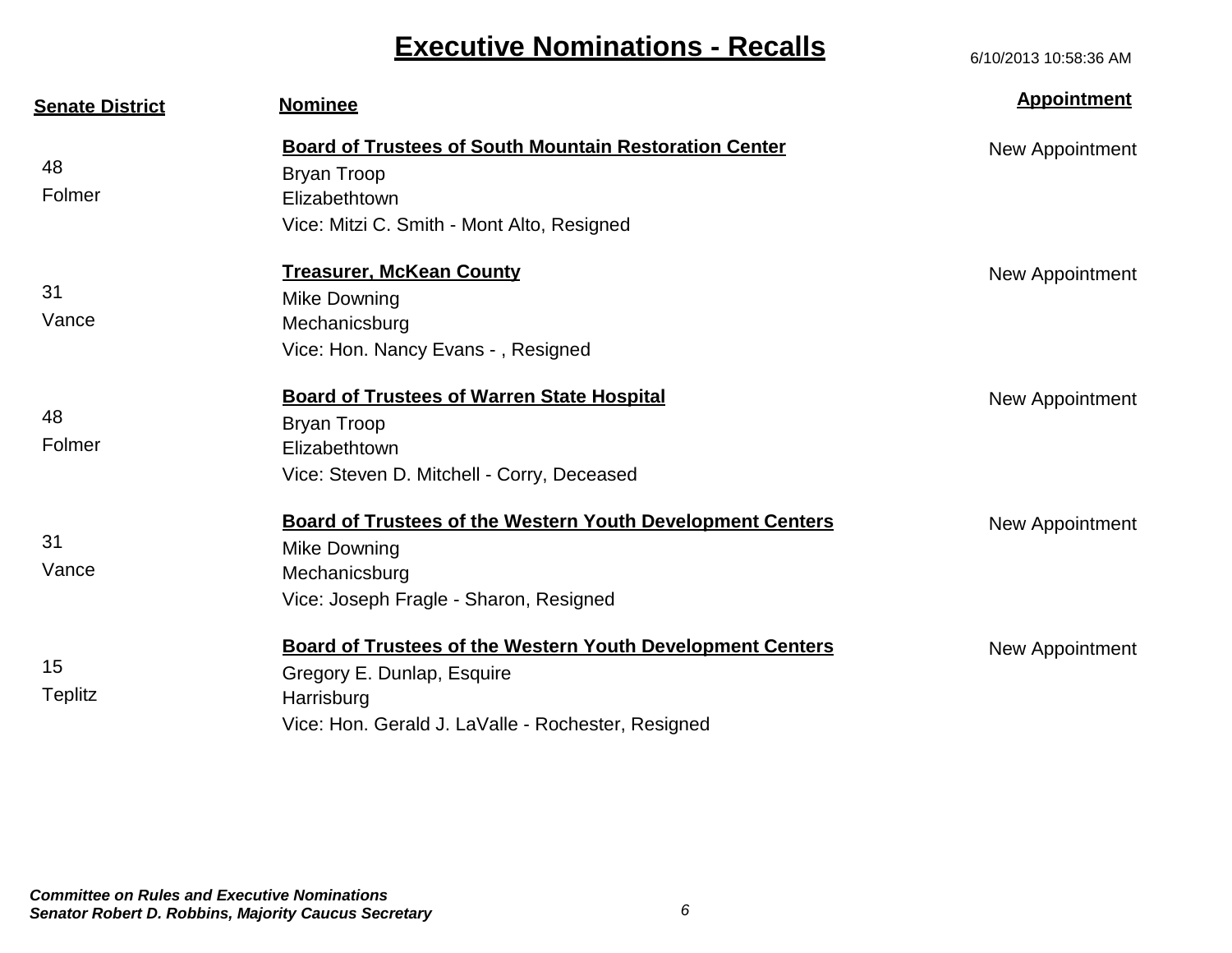| <b>Senate District</b> | <b>Nominee</b>                                                    | <b>Appointment</b> |
|------------------------|-------------------------------------------------------------------|--------------------|
|                        | <b>Board of Trustees of the Western Youth Development Centers</b> | New Appointment    |
| 34                     | <b>Stephanie Moore</b>                                            |                    |
| Corman                 | Millerstown                                                       |                    |
|                        | Vice: Thomas Fee - New Castle, Resigned                           |                    |
|                        | <b>Board of Trustees of the Western Youth Development Centers</b> | New Appointment    |
| 48                     | <b>Bryan Troop</b>                                                |                    |
| Folmer                 | Elizabethtown                                                     |                    |
|                        | Vice: Loretta Hogans - New Castle, Resigned                       |                    |
|                        | <b>Magisterial District Judge - Centre County</b>                 | New Appointment    |
| 34                     | <b>Stephanie Moore</b>                                            |                    |
| Corman                 | Millerstown                                                       |                    |
|                        | Vice: Hon. Jonathan Grine -, Resigned                             |                    |
|                        | <b>Magisterial District Judge - Centre County</b>                 | New Appointment    |
| 48                     | <b>Bryan Troop</b>                                                |                    |
| Folmer                 | Elizabethtown                                                     |                    |
|                        | Vice: Hon. Daniel R. Hoffman, II - , Resigned                     |                    |
|                        | <b>Magisterial District Judge - Cumberland County</b>             | New Appointment    |
| 48                     | Bryan Troop                                                       |                    |
| Folmer                 | Elizabethtown                                                     |                    |
|                        | Vice: Hon. Thomas A. Placey -, Resigned                           |                    |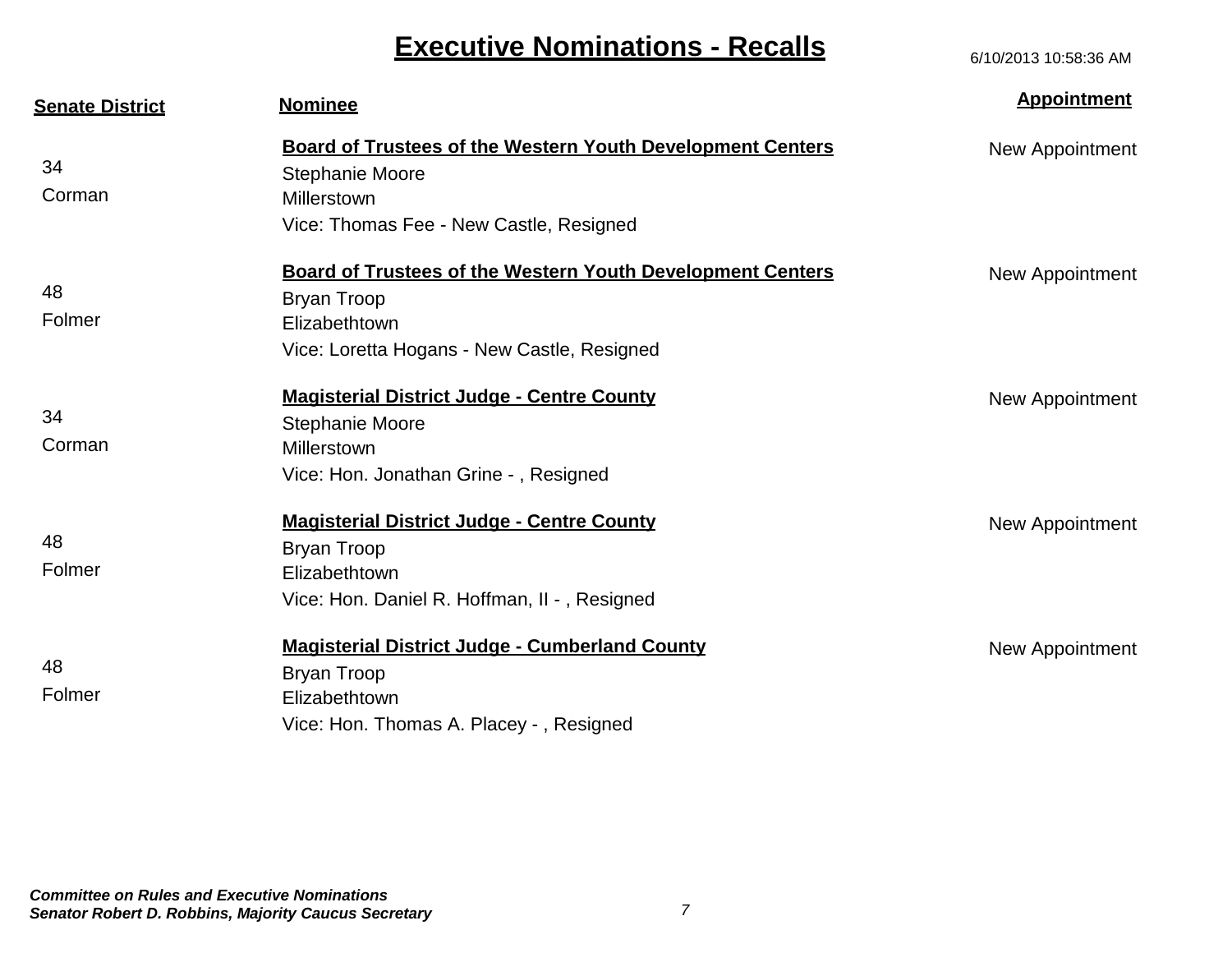| <b>Senate District</b> | <b>Nominee</b>                                                                                                                                 | <b>Appointment</b> |
|------------------------|------------------------------------------------------------------------------------------------------------------------------------------------|--------------------|
| 34<br>Corman           | <b>Magisterial District Judge - Delaware County</b><br><b>Stephanie Moore</b><br>Millerstown<br>Vice: Hon. Laurence J. McKeon -, Resigned      | New Appointment    |
| 34<br>Corman           | <b>Magisterial District Judge - Huntingdon County</b><br><b>Stephanie Moore</b><br>Millerstown<br>Vice: Hon. Michael M. Colyer -, Resigned     | New Appointment    |
| 48<br>Folmer           | <b>Magisterial District Judge - Lancaster County</b><br>Bryan Troop<br>Elizabethtown<br>Vice: Hon. Thomas J. Fee -, Deceased                   | New Appointment    |
| 48<br>Folmer           | <b>Magisterial District Judge - Lehigh County</b><br><b>Bryan Troop</b><br>Elizabethtown<br>Vice: Maryesther S. Merlo -, Removed by the courts | New Appointment    |
| 31<br>Vance            | <b>Magisterial District Judge - Luzerne County</b><br>Mike Downing<br>Mechanicsburg<br>Vice: Hon. Fred A. Pierantoni, III -, Resigned          | New Appointment    |